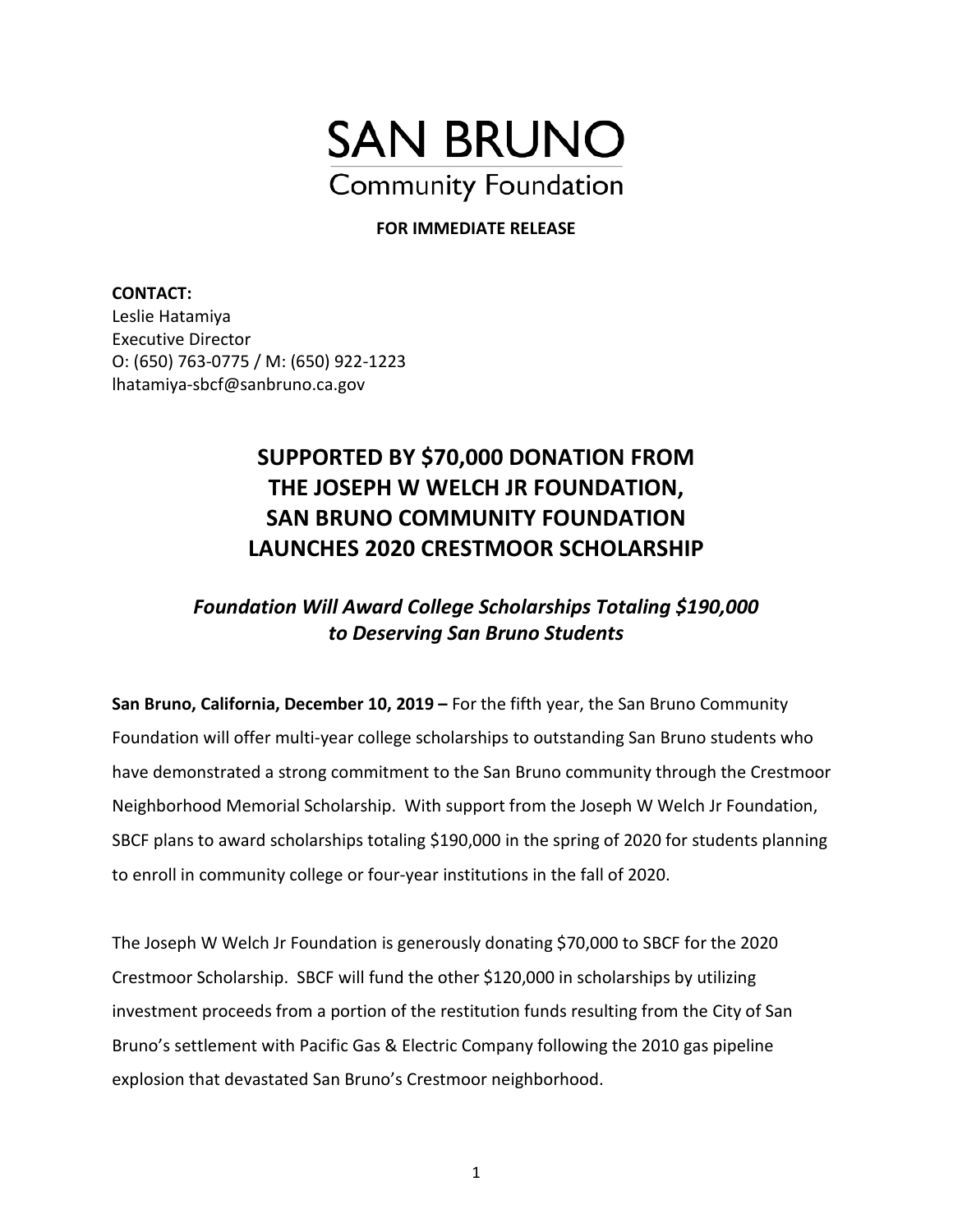"The Welch family is proud to support the Crestmoor Scholarship as a way of giving back to the San Bruno community, where our family has long been associated through business and philanthropic support," said Shannon Welch Moore. "Through our donation to the San Bruno Community Foundation, we both honor our grandfather, Joseph W. Welch, Jr., and reinforce our family's commitment to education and supporting young people in our community, which we have demonstrated over the years by supporting many local youth-focused organizations including the San Bruno Education Foundation. We appreciate the opportunity to partner with SBCF to help young adults who are making a difference in San Bruno achieve their dream of pursuing a college education."

The goals of the Crestmoor Scholarship are two-fold: to invest in San Bruno students who have been actively engaged in the community as well as to honor the community members who most directly endured the destruction of the 2010 gas pipeline explosion, especially the eight San Bruno residents who lost their lives in the disaster. The Scholarship Program ensures that the tragedy of September 9, 2010, is not forgotten and that the resiliency, teamwork, leadership, and commitment to community displayed throughout San Bruno in the aftermath of the explosion and fire are honored in the annual recipients of the Scholarship.

SBCF offers three categories of Crestmoor Scholarships:

- For graduating high school seniors who will enroll at a four-year college or university: \$20,000 scholarship (\$5,000 per year for up to four years)
- For graduating high school seniors who will enroll at a community college: \$5,000 scholarship (\$2,500 per year for up to two years)
- For community college students transferring to a four-year college or university: \$10,000 scholarship (\$5,000 per year for up to two years)